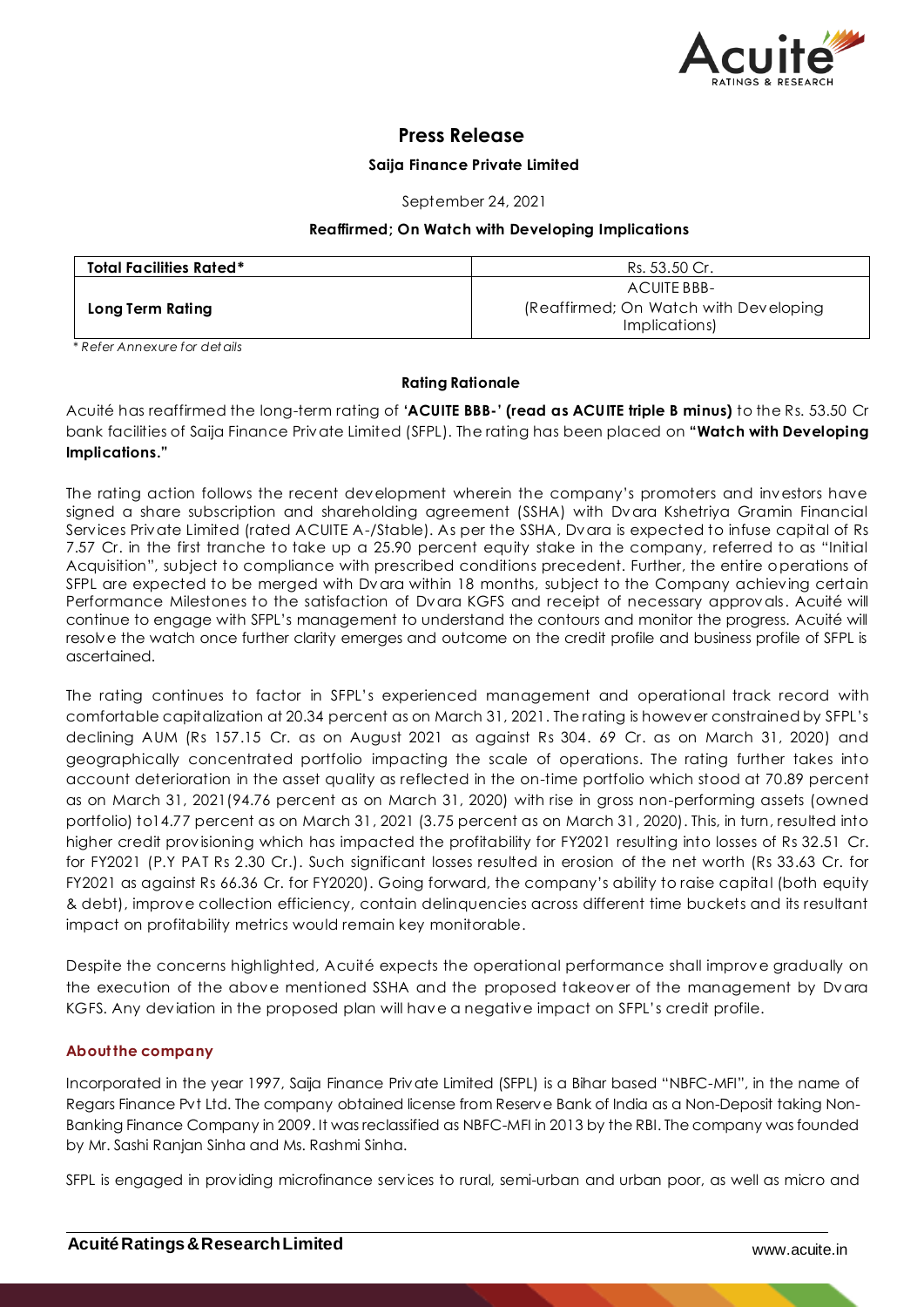

small businessmen under the Joint Liability Group Model (JLG) in the Northern & Eastern India. As on August 31, 2021, the company reported AUM of Rs 157.15 Cr. spread across 5 States, namely, Bihar, Jharkhand, Uttar Pradesh, Haryana and Punjab having a network of 101 branches across 61 districts.

# **AnalyticalApproach**

Acuité has considered the standalone business and financial risk profile of SFPL to arrive at the rating.

# **Key Rating Drivers**

### **Strengths**

# **Experienced management and track record of operations:**

The company is promoted by Mr. Sashi Ranjan Sinha and Mrs. Rashmi Sinha. Both the promoters have over three decades of experience in banking and financial services sector and administration of corporates. Mr. Shashi Ranjan Sinha, Managing Director of Maharishi Housing Development Finance Ltd (MHDFL), has over 35 years of experience in retail banking, housing finance and insurance. He also worked for Lord Krishna Bank, as Senior Vice President, Retail Assets and as Country Head – Cross Sell with Centurion Bank of Punjab. Mrs. Rashmi Sinha, has over 30 years of experience in the field of human resources and management education.

In the year 2009, Accion Investments invested in the company for 45.20 percent stake and also provided the company with Technical and Manpower support, IFC Grant Support. In the year 2011, Pragati Investments Fund Limited (PIFL, a UK based fund) invested in the company. As on March 31, 2021, Accion and PIFL held ~87% of the stake in the company. The board members have experience in the fields of microfinance, banking, and financial services industry.

The company has geographical presence in the states of Bihar, Jharkhand, Uttar Pradesh, Haryana and Punjab with its network of 101 branches and an Asset under Management (AUM) of Rs. 157.15 Cr. as on August 31, 2021. Though the company's AUM has declined, it is expected to improve gradually with the execution of SSHA and proposed takeover by Dvara KGFS.

Acuité believes that presence of the experienced promoters in the microfinance segment will be central to support the business risk profile of the company.

# **Weaknesses**

# **Decline in scale of operations and geographically concentrated portfolio.**

The company's scale of operations declined with AUM of Rs. 157.15 Cr. as on August 31, 2021 as compared to Rs 304.69 Cr as on March 31, 2020 and Rs.517.65 Cr as on March 31, 2019. The portfolio declined on account of challenges and delays in raising funds.

SFPL has presence in five states with concentration in Bihar (~55.66 percent of the overall portfolio as on March 31, 2021) followed by Jharkhand (15.48 percent). It has 101 branches located over 61 districts. This exposes the company to high geographical concentration risk. Thus, the company's performance is expected to remain exposed to competitive landscape in these regions and occurrence of events such as natural calamities, which may adversely impact the credit profile of the borrowers. Besides geography, the company will be exposed to competition and any changes in the regulatory framework thereby impacting credit profile of SFPL. The impact of COVID may also impair the scalability of business operations, which has currently disrupted access to funds, collections and disbursement processes.

Acuité believes that geographic concentration in its portfolio coupled with the inherent risk in microfinance segment in the backdrop of second wave of COVID will continue to weigh on the company's credit profile over the near to medium term.

**Deterioration in Asset Quality and resulting impact on Profitability and Net worth**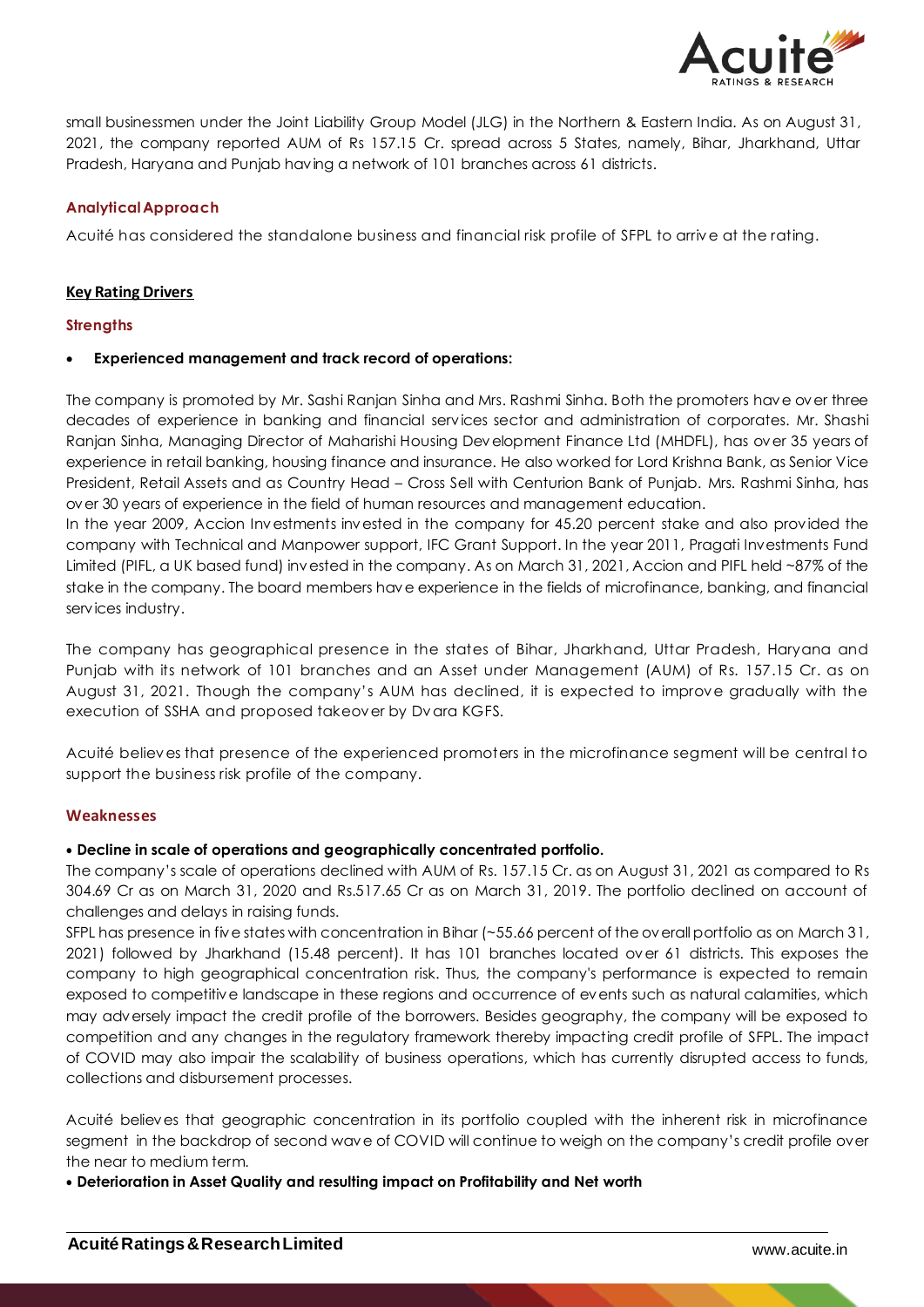

The outbreak of the COVID and the intermittent lockdowns have significantly impacted the operations of the micro finance industry. The business activities of the borrowers have impacted, affecting the cash flows and thereby impacting the asset quality, liquidity and the collection efficiency. Given the challenges and accumulated overdue recoveries, the delinquencies have increased and the company reported a 90+DPD at 14.77 percent as on March 31, 2021 (owned portfolio) as against 3.75 percent as on March 31, 2020 (owned portfolio). This in turn, has led to higher provisioning and decline in the profitability in FY2021. The company reported losses of Rs 32.51 Cr. for FY2021 as against the profit of Rs 2.30 Cr. for FY2020. Such significant losses have further led to erosion in the net worth for FY2021 which stood at Rs 33.63 Cr. as against Rs 66.37 Cr. as on March 31, 2020. While the company's current collection efficiency has been improving since Q1FY2022, the overdue recoveries is expected to remain uncertain in the near term owing to the pandemic.

Acuité believes, given the challenges, the company's ability to manage the additional slippages while maintaining the portfolio collections will be crucial.

### **Liquidity Position-Stretched**

SFPL's overall liquidity profile remains adequate with no negative cumulative mis-matches in near to medium term as per ALM dated March 31, 2021. The company is in talks with various lenders to raise long term debt. The company's liquidity position is supported by unencumbered Cash and Bank Balance of Rs 12.49 Cr as on July 31, 2021. While the company's current month collections have been improving during Q1FY2022, future liquidity position will hinge upon the company's ability to raise resources while continuing to achieve optimal portfolio collections.

#### **RatingSensitivity**

- Stance of the key investors in infusing equity.
- Ability to raise capital, both debt and equity.
- Movement in Asset Quality and Collection efficiency.
- Movement in profitability metrics.

#### **Material Covenants**

SFPL is subject to covenants stipulated by its lenders/investors in respect of various parameters like capital structure, asset quality among others.

**Outlook:** Not Applicable

# **About the Rated Entity - Key Financials**

| <b>Particulars</b>                 | Unit    | FY21 (Actual) | FY20 (Actual) |
|------------------------------------|---------|---------------|---------------|
| <b>Total Assets</b>                | Rs. Cr. | 210.83        | 327.02        |
| Total Income*                      | Rs. Cr. | 28.51         | 46.15         |
| <b>PAT</b>                         | Rs. Cr. | $-32.51$      | 2.30          |
| Net Worth                          | Rs. Cr. | 33.63         | 66.37         |
| Return on Average Assets (RoAA)    | (%)     | $-12.09$      | 0.55          |
| Return on Average Net Worth (RoNW) | (%)     | $-65.01$      | 3.54          |
| Debt/Equity                        | Times   | 5.10          | 3.75          |
| Gross NPA                          | (%)     | 14.77         | 3.75          |
| Net NPA                            | (%)     | 1.12          | 0.63          |

*\*Total income equals to Net Interest Income plus other income.*

**Status of non-cooperation with previous CRA (if applicable):** Not Applicable

#### **Any otherinformation**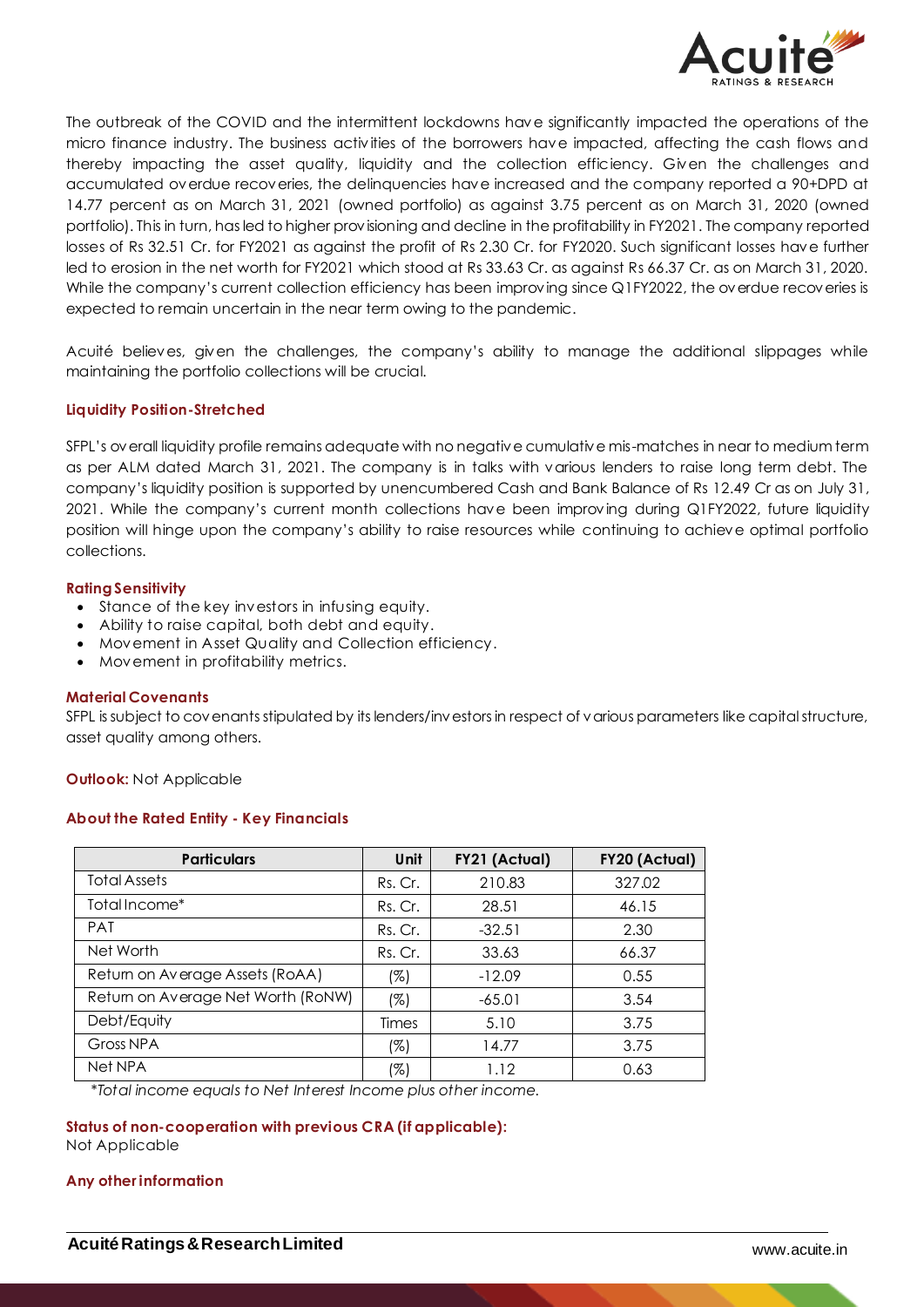

### None

### **Applicable Criteria**

- Default Recognition [-https://www.acuite.in/view-rating-criteria-52.htm](https://www.acuite.in/view-rating-criteria-52.htm)
- Non- Banking Financing Entities https://www.acuite.in/view-rating-criteria-44.htm
- •Financial Ratios and Adjustments <https://www.acuite.in/view-rating-criteria-53.htm>

### **Note on complexity levels of the rated instrument**

<https://www.acuite.in/view-rating-criteria-55.htm>

# **Rating History (Up to last three years)**

| Date        | Name of the Facilities                        | Term      | Amount (Rs Cr) | <b>Ratings/Outlook</b>             |
|-------------|-----------------------------------------------|-----------|----------------|------------------------------------|
| 10-Nov-2020 | Non-Convertible Debentures                    | Long Term | 10.00          | ACUITE BBB-/Negative<br>(Assigned) |
|             | Non-Convertible Debentures                    | Long Term | 10.00          | ACUITE BBB-/Negative<br>(Assigned) |
|             | Non-Convertible Debentures                    | Long Term | 23.50          | ACUITE BBB-/Negative<br>(Assigned) |
|             | Proposed Non-Convertible<br><b>Debentures</b> | Long Term | 10.00          | ACUITE BBB-/Negative<br>(Assigned) |

# **\*Annexure – Details of instruments rated**

| Lender Name    | Name of the<br><b>Facilities</b>                  | Date of<br><i><u><b>Issuance</b></u></i> | Coupon<br>Rate           | Date of<br>Maturity     | Size of<br>the<br><b>Issue</b><br>(Rs. Cr.) | <b>Rating/Outlook</b>                                                            |
|----------------|---------------------------------------------------|------------------------------------------|--------------------------|-------------------------|---------------------------------------------|----------------------------------------------------------------------------------|
| Not Applicable | Non-Convertible<br><b>Debentures</b>              | December<br>22, 2017                     | 13.45%                   | December<br>22, 2022    | 3.33                                        | <b>ACUITE BBB-</b><br>(Reaffirmed, On Watch<br>with Dev eloping<br>Implications) |
| Not Applicable | Non-Convertible<br><b>Debentures</b>              | <b>July 30,</b><br>2018                  | 12.72%                   | <b>July 30,</b><br>2023 | 6.67                                        | <b>ACUITE BBB-</b><br>(Reaffirmed, On Watch<br>with Developing<br>Implications)  |
| Not Applicable | Non-Convertible<br><b>Debentures</b>              | December<br>07, 2020                     | 12.00%                   | June 08.<br>2022        | 10.00                                       | <b>ACUITE BBB-</b><br>(Reaffirmed, On Watch<br>with Dev eloping<br>Implications) |
| Not Applicable | Proposed Non-<br>Convertible<br><b>Debentures</b> | Not<br>Applicable                        | <b>Not</b><br>Applicable | Not<br>Applicable       | 33.50                                       | <b>ACUITE BBB-</b><br>(Reaffirmed, On Watch<br>with Dev eloping<br>Implications) |